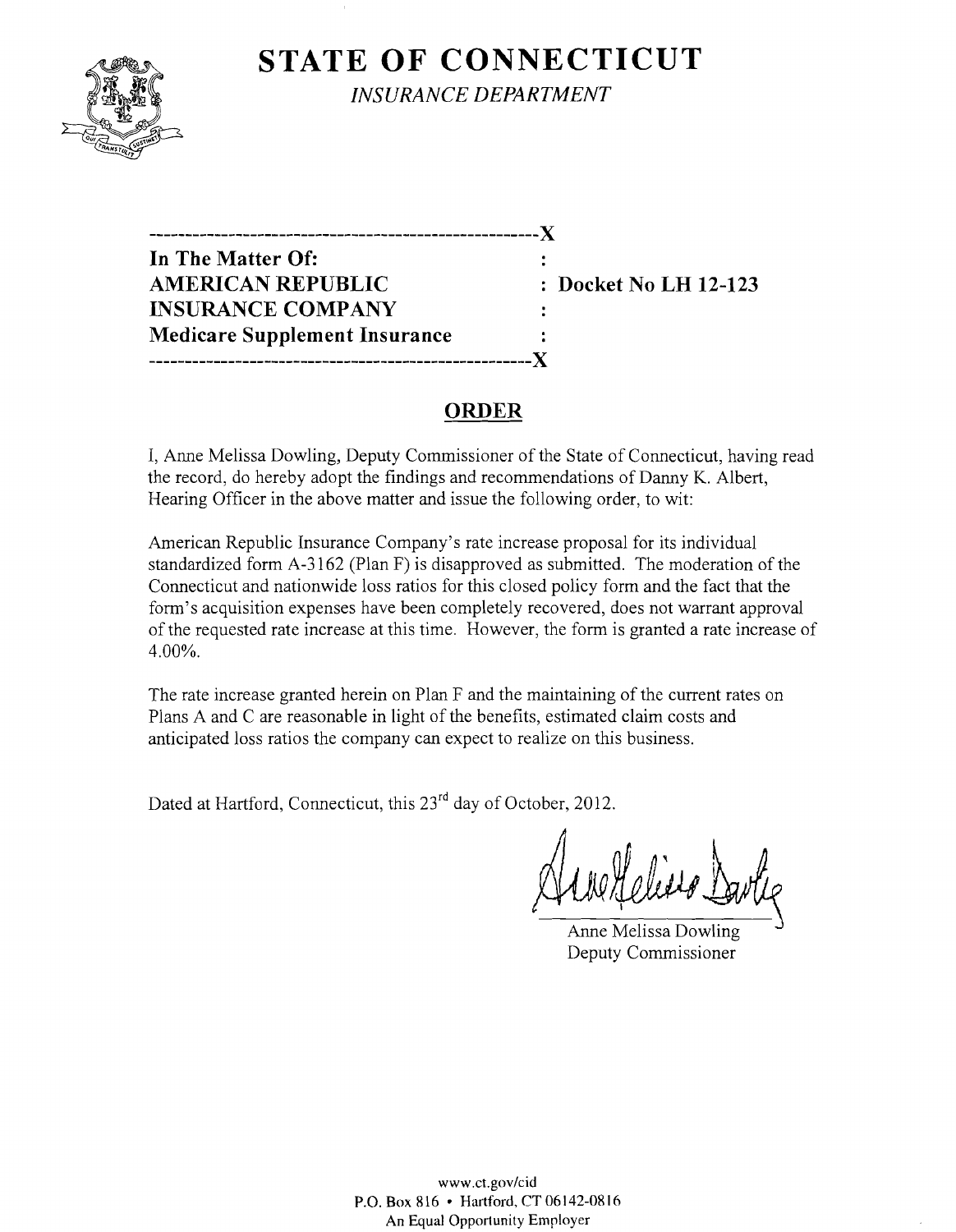**STATE OF CONNECTICUT** *INSURANCE DEPARTMENT* 

| -----------------                    |  |
|--------------------------------------|--|
| In The Matter Of:                    |  |
| <b>AMERICAN REPUBLIC</b>             |  |
| <b>INSURANCE COMPANY</b>             |  |
| <b>Medicare Supplement Insurance</b> |  |
| --------------                       |  |

**Docket No. LH 12-123** 

## **PROPOSED FINAL DECISION**

# **1. INTRODUCTION**

The Insurance Commissioner of the State of Connecticut is empowered to review rates charged for individual and group Medicare supplement policies sold to any resident of this State who is eligible for Medicare. The source for this regulatory authority is contained in Chapter 700c and Section 38a-495a of the Connecticut General Statutes.

After due notice a hearing was held at the Insurance Department in Hartford on October 4,2012 to consider whether or not the rate increase requested by American Republic Insurance Company on its individual standardized Medicare supplement business should be approved.

No individuals from the general public or public officials attended the hearing.

No representatives from American Republic attended the hearing.

The hearing was conducted in accordance with the requirements of Section 38a-474, Connecticut General Statutes, the Uniform Administrative Procedures Act, Chapter 54 of the Connecticut General Statutes, and the Insurance Department Rules of Practice, Section 38a-8-1 et seq. of the Regulations of Connecticut State Agencies.

A Medicare supplement (or Medigap) policy is a private health insurance policy sold on an individual or group basis which provides benefits that are additional to the benefits provided by Medicare. For many years Medicare supplement policies have been highly regulated under both state and federal law to protect the interests of persons eligible for Medicare who depend on these policies to provide additional coverage for the costs of health care.

Effective December 1, 2005, Connecticut amended its program of standardized Medicare supplement policies in accordance with Section 38a-495a of the Connecticut General Statutes, and Sections 38a-495a-l through 38a-495a-21 of the Regulations of Connecticut Agencies. This program, which conforms to federal requirements, provides that all insurers offering Medicare supplement policies for sale in the state must offer the basic "core" package of benefits known as Plan A. Insurers may also offer anyone or more of eleven other plans (Plans B through L).

www.CLgov/cid P.O. Box 816 • Hartford, CT 06142-0816 An Equal Opportunity Employer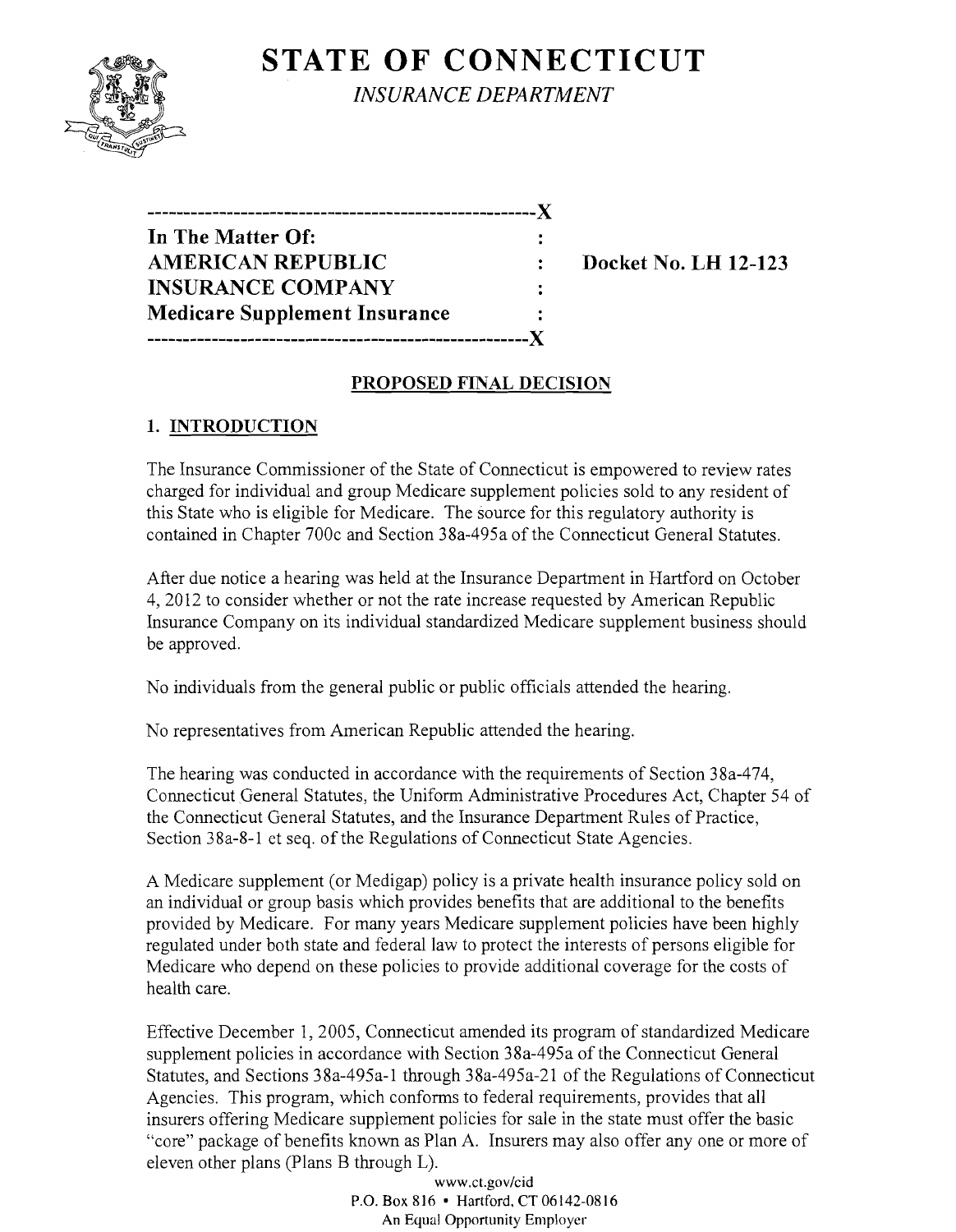Effective January **1,2006,** in accordance with Section 38a-495c of the Connecticut General Statutes (as amended by Public Act 05-20) premiums for all Medicare supplement policies in the state must use community rating. Rates for Plans A through L must be computed without regard to age, gender, previous claims history or the medical condition of any person covered by a Medicare supplement policy or certificate.

The statute provides that coverage under Plan A through L may not be denied on the basis of age, gender, previous claims history or the medical condition of any covered person. Insurers may exclude benefits for losses incurred within six months from the effective date of coverage based on a pre-existing condition.

Effective October 1, 1998, carriers that offer Plan B or Plan C must make these plans as well as Plan A, available to all persons eligible for Medicare by reason of disability.

Insurers must also make the necessary arrangements to receive notice of all claims paid by Medicare for their insureds so that supplemental benefits can be computed and paid without requiring insureds to file claim forms for such benefits. This process of direct notice and automatic claims payment is commonly referred to as "piggybacking" or "crossover".

Sections 38a-495 and 38a-522 of the Connecticut General Statutes, and Section 38a-495a-10 of the Regulations of Connecticut Agencies, state that individual and group Medicare supplement policies must have anticipated loss ratios of 65% and 75%, respectively. Under Sections 38a-495-7 and 38a-495a-10 of the Regulations of Connecticut Agencies, filings for rate increases must demonstrate that actual and expected losses in relation to premiums meet these standards, and anticipated loss ratios for the entire future period for which the requested premiums are calculated to provide coverage must be expected to equal or exceed the appropriate loss ratio standard.

Section 38a-473 of the Connecticut General Statutes provides that no insurer may incorporate in its rates for Medicare supplement policies factors for expenses that exceed 150% of the average expense ratio for that insurer's entire written premium for all lines of health insurance for the previous calendar year.

#### II. **FINDING OF FACT**

After reviewing the exhibits entered into the record of this proceeding, and utilizing the experience, technical competence and specialized knowledge of the Insurance Department, the undersigned makes the following findings of fact:

1. American Republic Insurance Company has requested the following rate increases for its individual standardized Medicare supplement plans:

|              | Proposed    |
|--------------|-------------|
| Form #       | Rate Change |
| $A-3146(A)$  | $0.0\%$     |
| $A-3161$ (C) | $0.0\%$     |
| A-3162 $(F)$ | 8.3%        |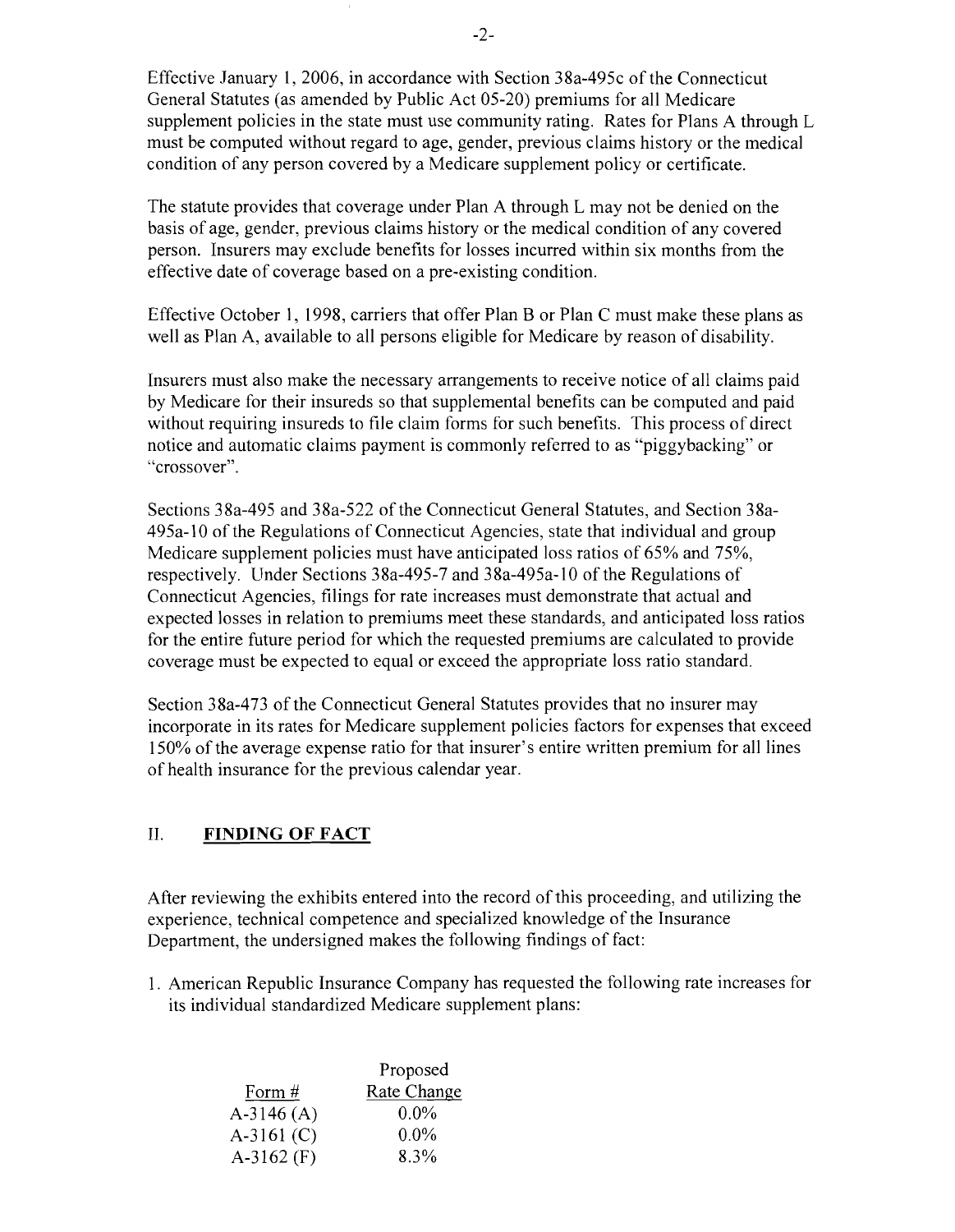2. The number of in-force policies as of 6/30/2012:

| Form $#$     | In-force $(CT)$ | Nationwide |
|--------------|-----------------|------------|
| $A-3146(A)$  |                 | 2,476      |
| $A-3161$ (C) | 14              | 372        |
| $A-3162$ (F) | 70              | 8,205      |

- 3. American Republic certified that their expense factors are in compliance with section 38a-473, C.G.S..
- 4. Effective 12/1/99, American Republic is no longer selling Medicare supplement products in Connecticut.
- 5. The company certified that it was in compliance with subsection (e) of section 38a-495c, C.G.S., relative to the automatic claims processing requirement (crossover/piggybacking).
- 6. The lifetime loss ratio for each form is expected to satisfy the Connecticut regulatory loss ratio requirement of 65%.
- 7. Below are incurred loss ratios for each form from inception through  $7/31/2012$ :

|              | CT         | Nationwide |
|--------------|------------|------------|
| Form $#$     | Loss Ratio | Loss Ratio |
| $A-3146(A)$  | 81.7%      | 70.4%      |
| $A-3161$ (C) | 63.3%      | 69.5%      |
| $A-3162$ (F) | 69.2%      | 68.6%      |

8. Below are incurred loss ratios from  $1/1/2012$  through  $7/31/2012$ :

|              | CT.        | Nationwide |
|--------------|------------|------------|
| Form #       | Loss Ratio | Loss Ratio |
| $A-3146(A)$  | 35.2%      | 65.5%      |
| $A-3161(C)$  | 26.5%      | 65.7%      |
| $A-3162$ (F) | 42.6%      | 68.1%      |

- 9. American Republic Insurance Company's 2012 Medicare supplement rate filing proposal is in compliance with the requirements of regulation 38a-474 as it applies to the contents of the rate submission as well as the actuarial memorandum.
- 10. The projected 2013 nationwide loss ratios with and without the proposed rate changes for each of the plans are as follows:

| <b>Without Rate</b> | With Rate |
|---------------------|-----------|
| Change              | Change    |
| 69.1%               | 65.9%     |
| 70.0%               | 70.0%     |
| 71.4%               | 68.8%     |
|                     |           |